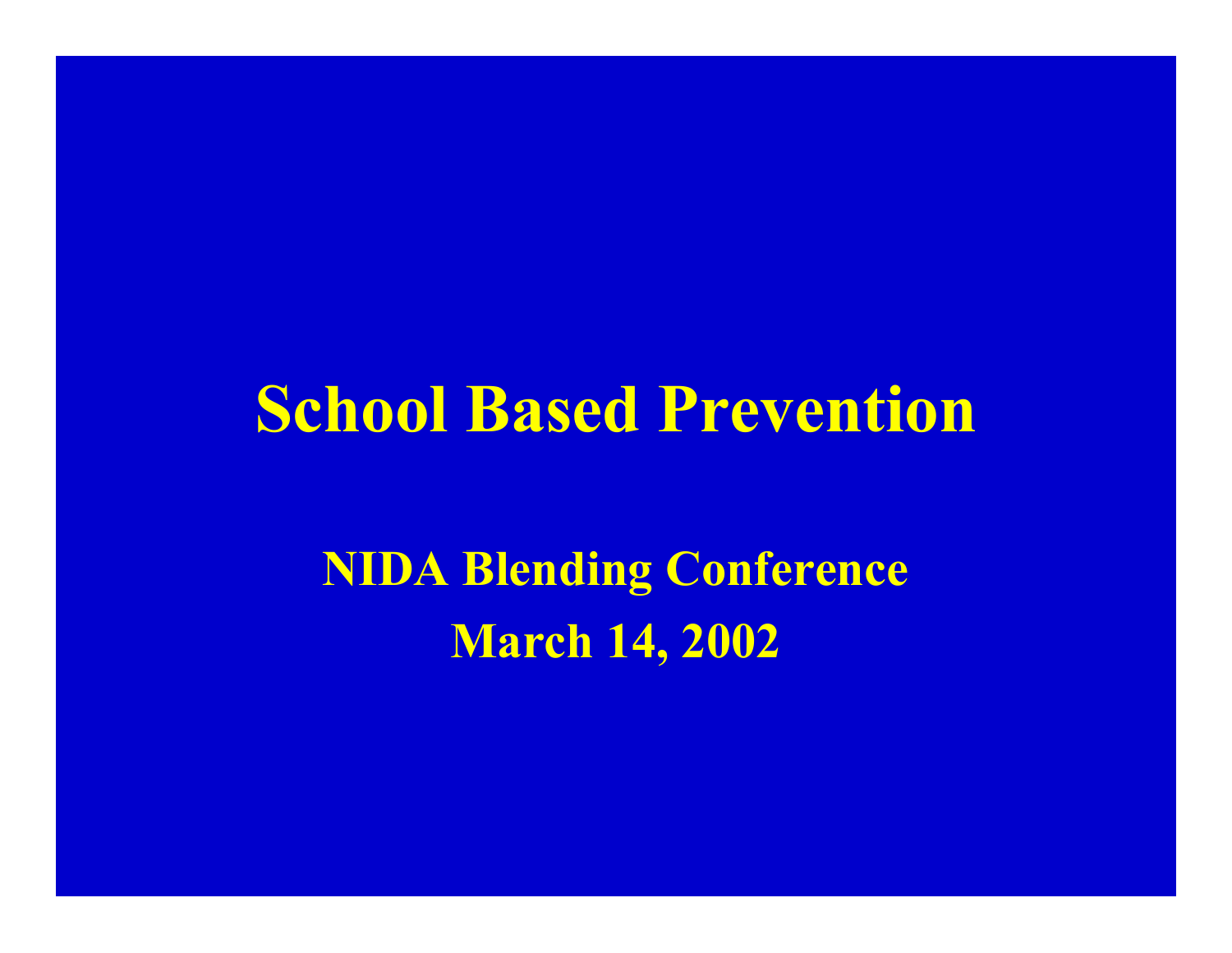#### **Presenters**

- **Cynthia Kuhn, Ph.D., Department of Pharmacology, Duke University Medical Center**
- **Nancy E. Jones, MHSA, CEAP, CPP,Prevention Services and Evaluation Coordinator, BOCES-CAPIT**
- **Ellen Morehouse, ACSW, CASAC, Student Assistance Services**
- **Ms. Karen Mohammed, Beacon Prevention Program Coordinator, Phoenix House**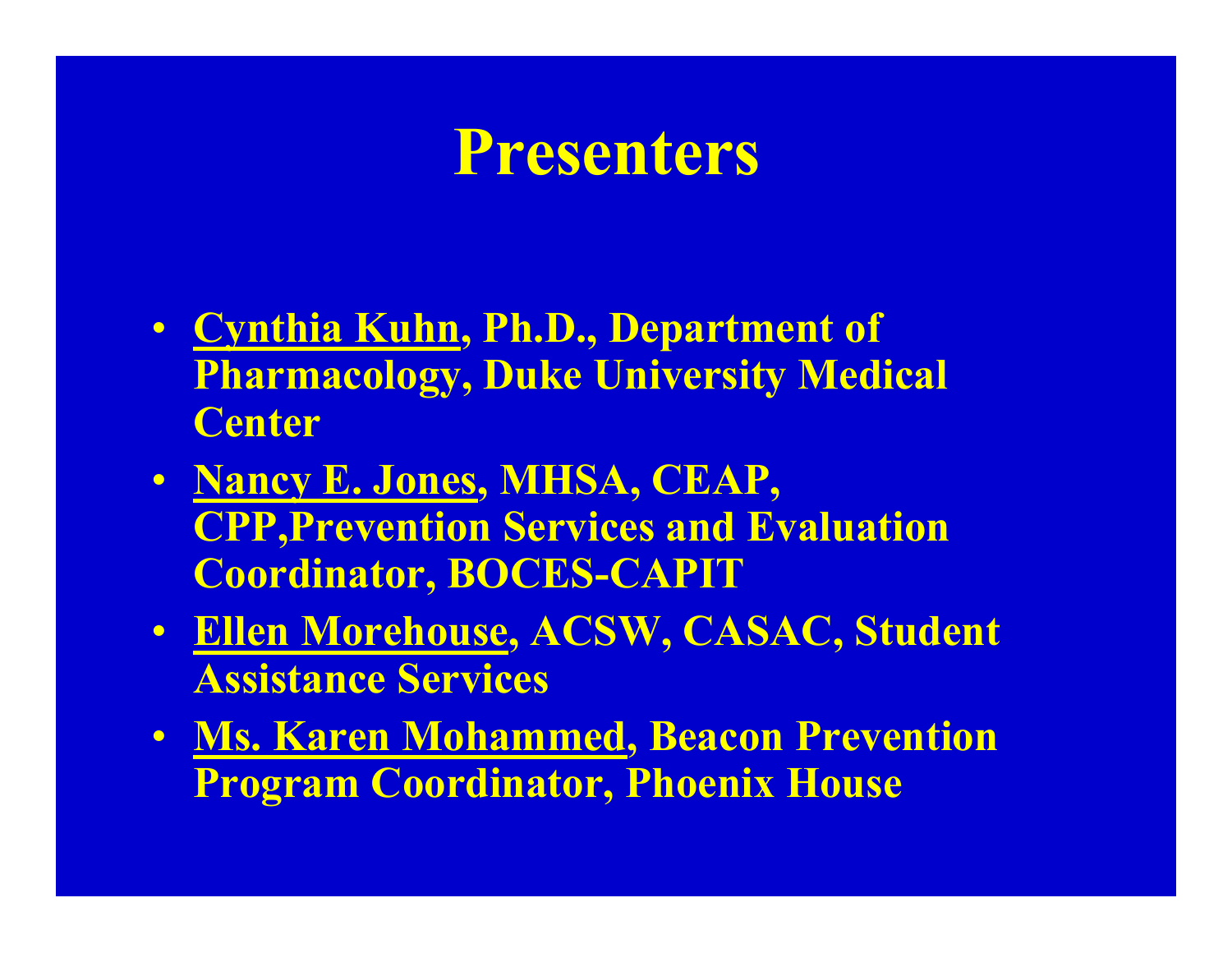# **Overview of School-Based Prevention**

**Nancy E. Jones**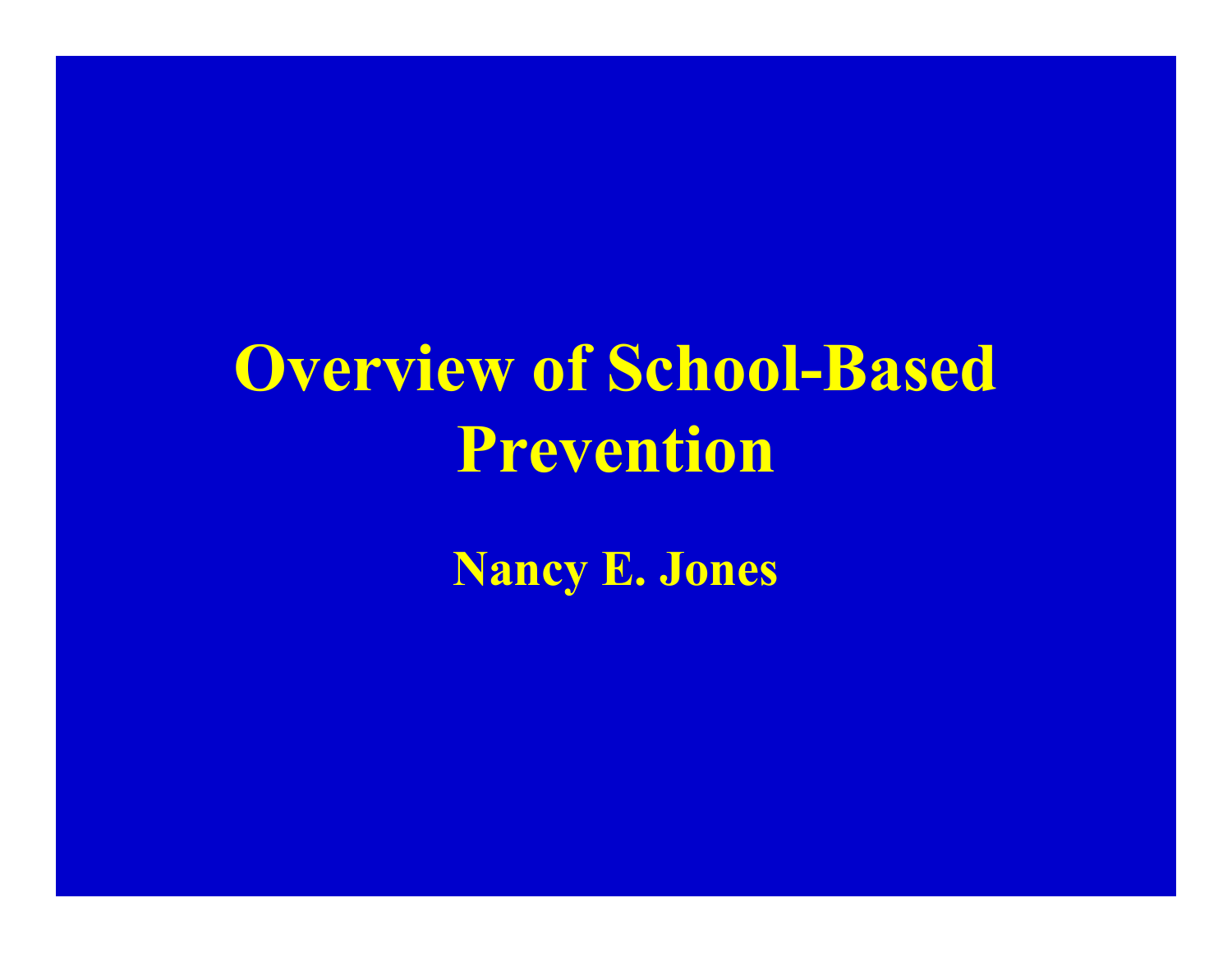### **Prevention**

- **To delay the onset of use and abuse of alcohol, tobacco and other drugs.**
- **1. Promote supportive relationships between youth, families and communities.**
- **2. Target**
- **3. Strengthen protective factors and/or reduce risk factors within the six domains\*.**

**\*Individual, Peer, Family, School, Community, Society**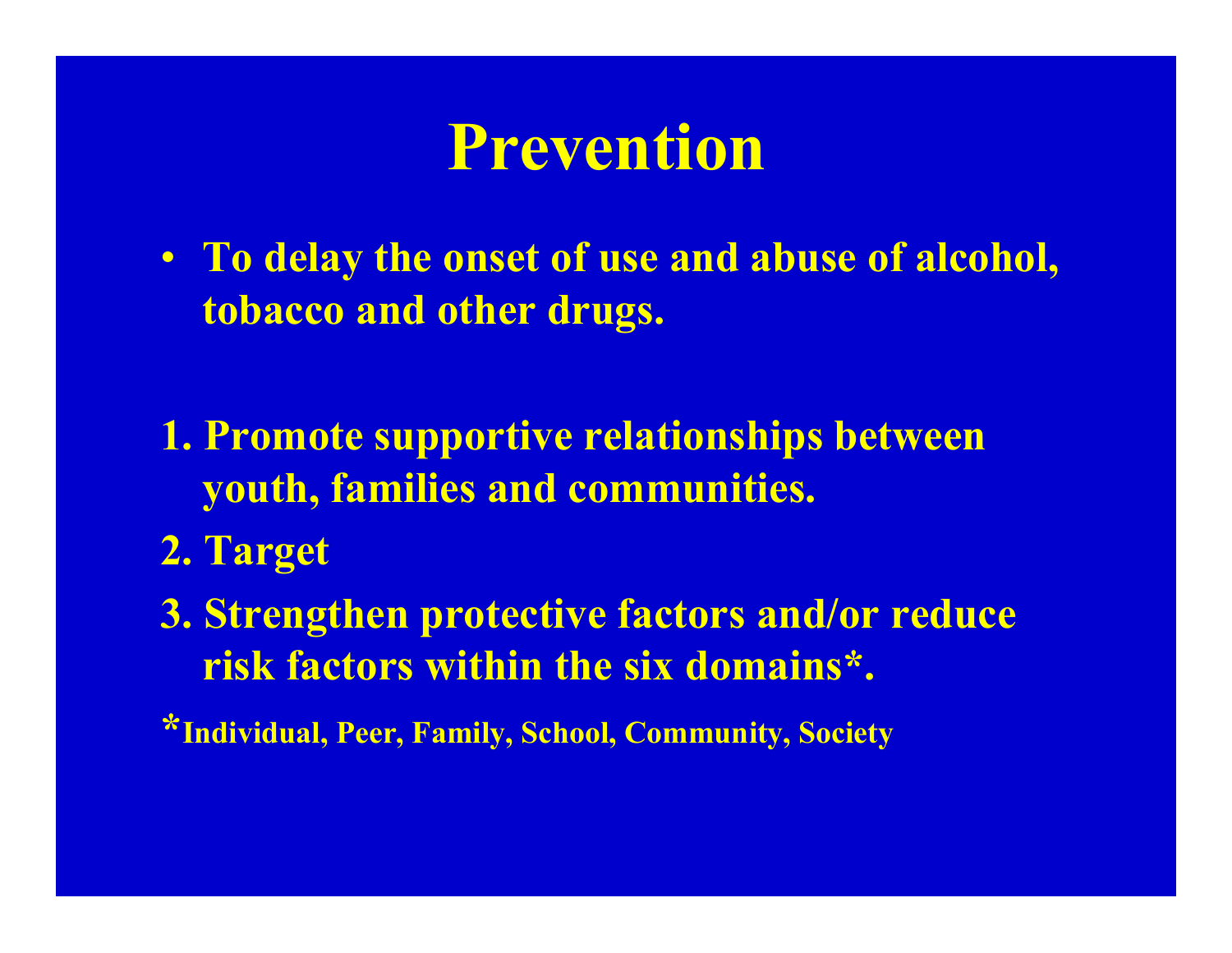## **Protective and Risk Factors**

- **Protective factors increase a child's resilience with:**
- **Social skills**
- **Family bonds**
- **School attachment**
- $\bullet$  **Community Involvement**
- **Risk factors vary by age, psychosocial development, cultural identity, and the environment.**
- **SA by a parent**
- $\bullet$ **Lack of parental guidance**
- $\bullet$ **•** School failure
- $\bullet$ **• Experimentation with drugs**
- $\bullet$ **Easy access to substances.**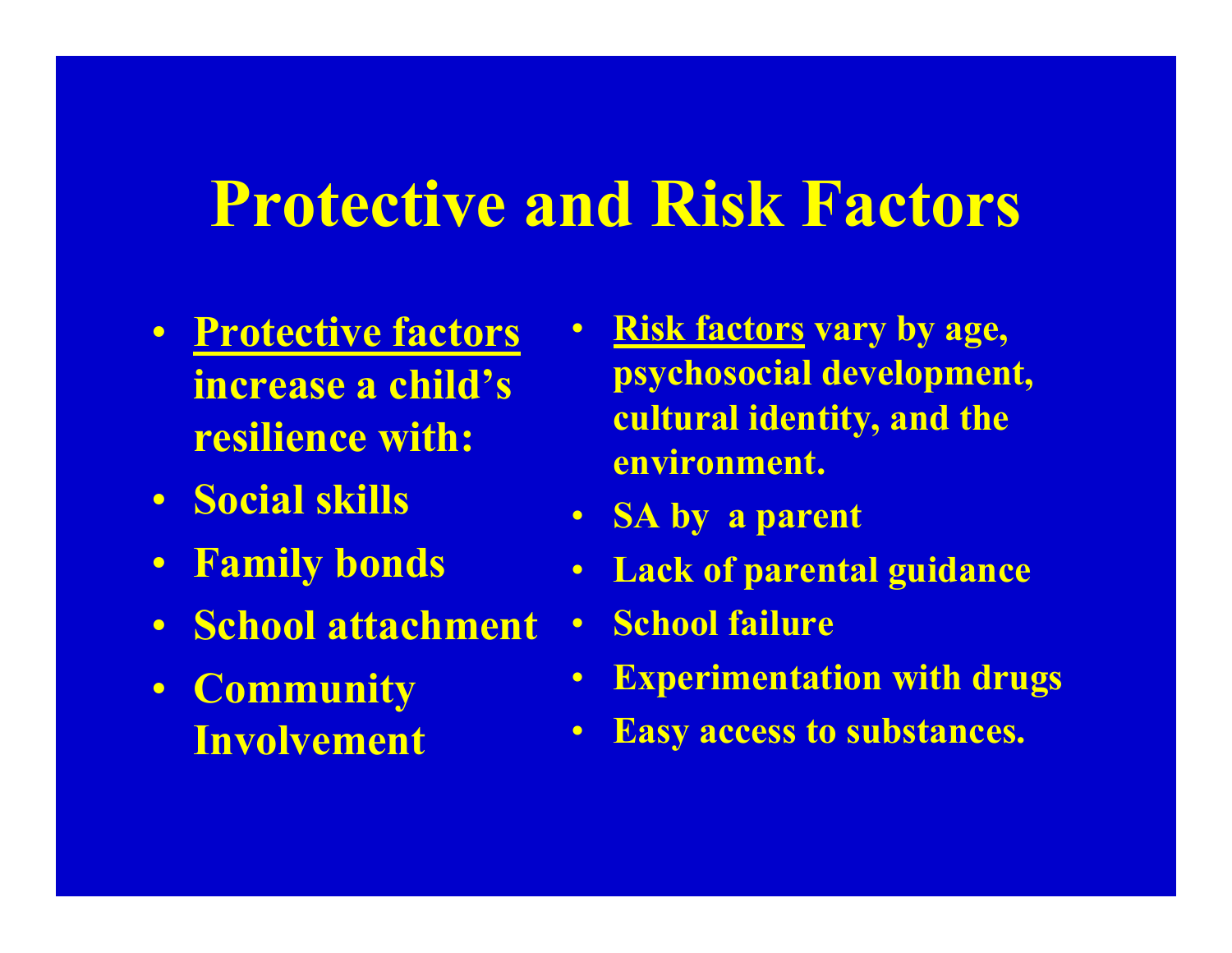#### **Prevention Strategies**

• **Universal, all youth**

• **Selective, vulnerable youth**

• **Indicated, youth already engaged in substance use**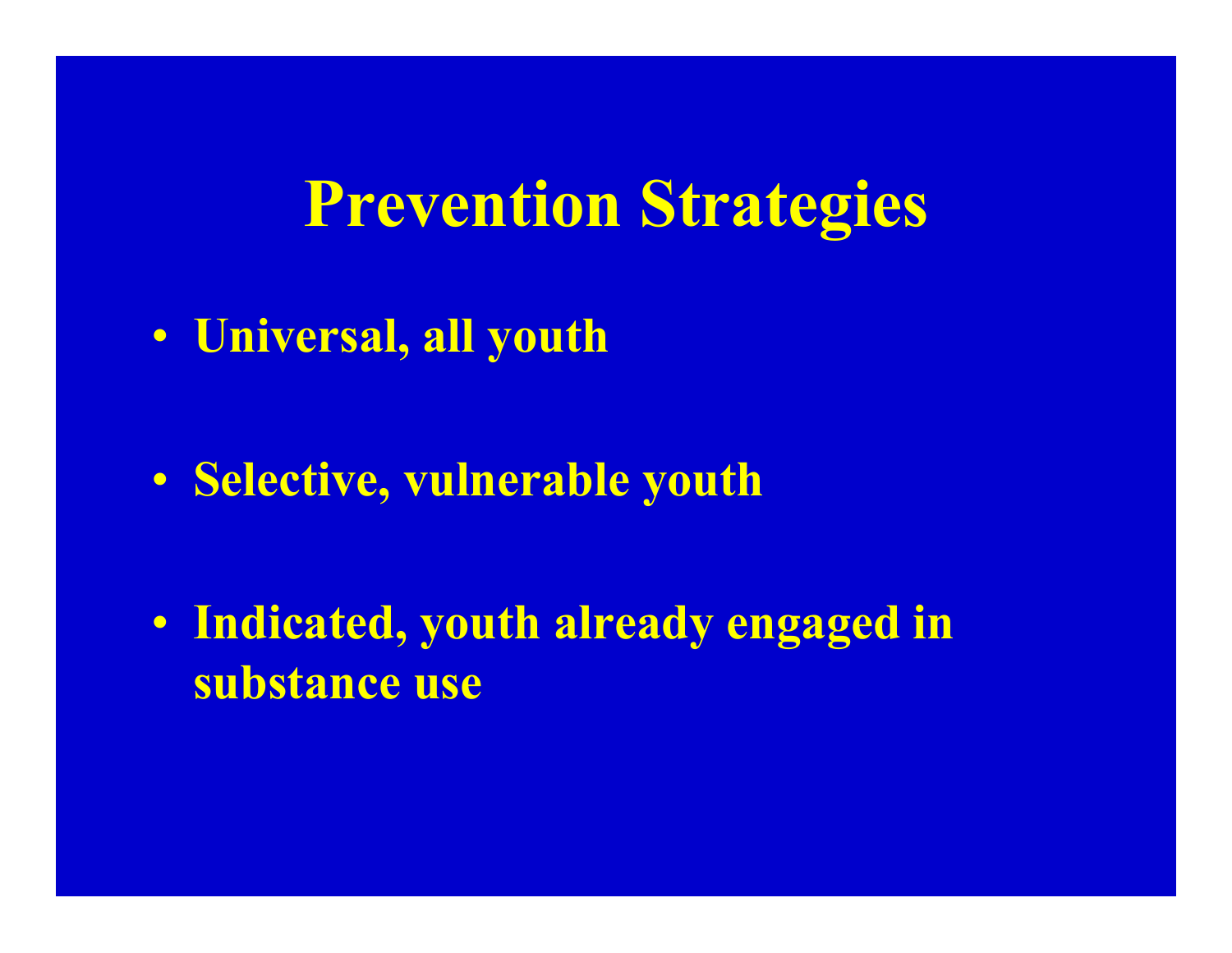## **Connecting School, Parents and Community**

- **Children feel competent and do w ell in school when :**
- **their com munity has accessible resources, supportive net works, and involve them in community services.**
- **Families seek preventative care, value and encourage education, spend t ime w ith t heir children and have clear consistent expectations.**

c*ontinued*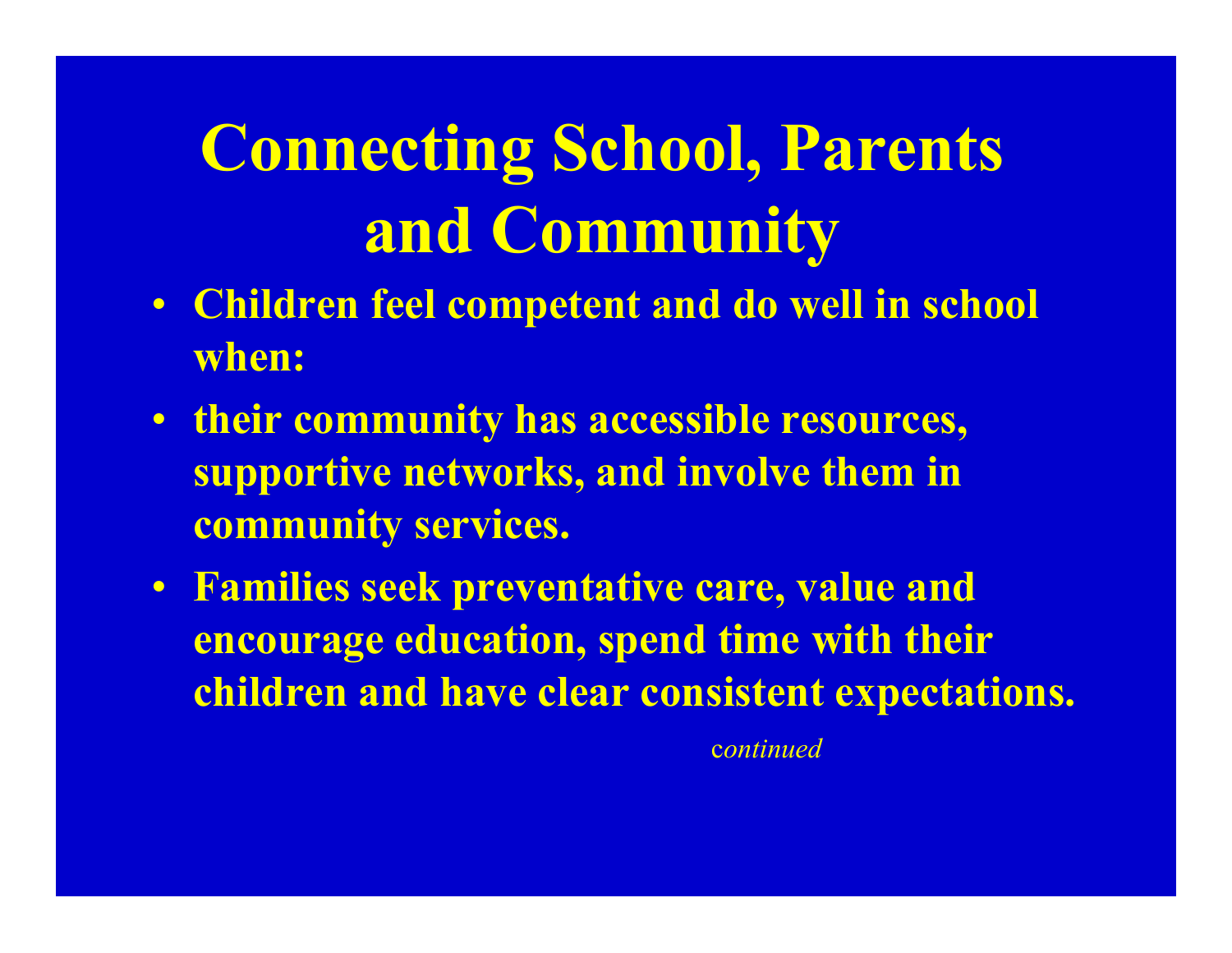## **Connecting Continued**

• **Schools involve families and students and encourage the development of positive behaviors.**

• **Schools, families and communities deliver clear, consistent messages.**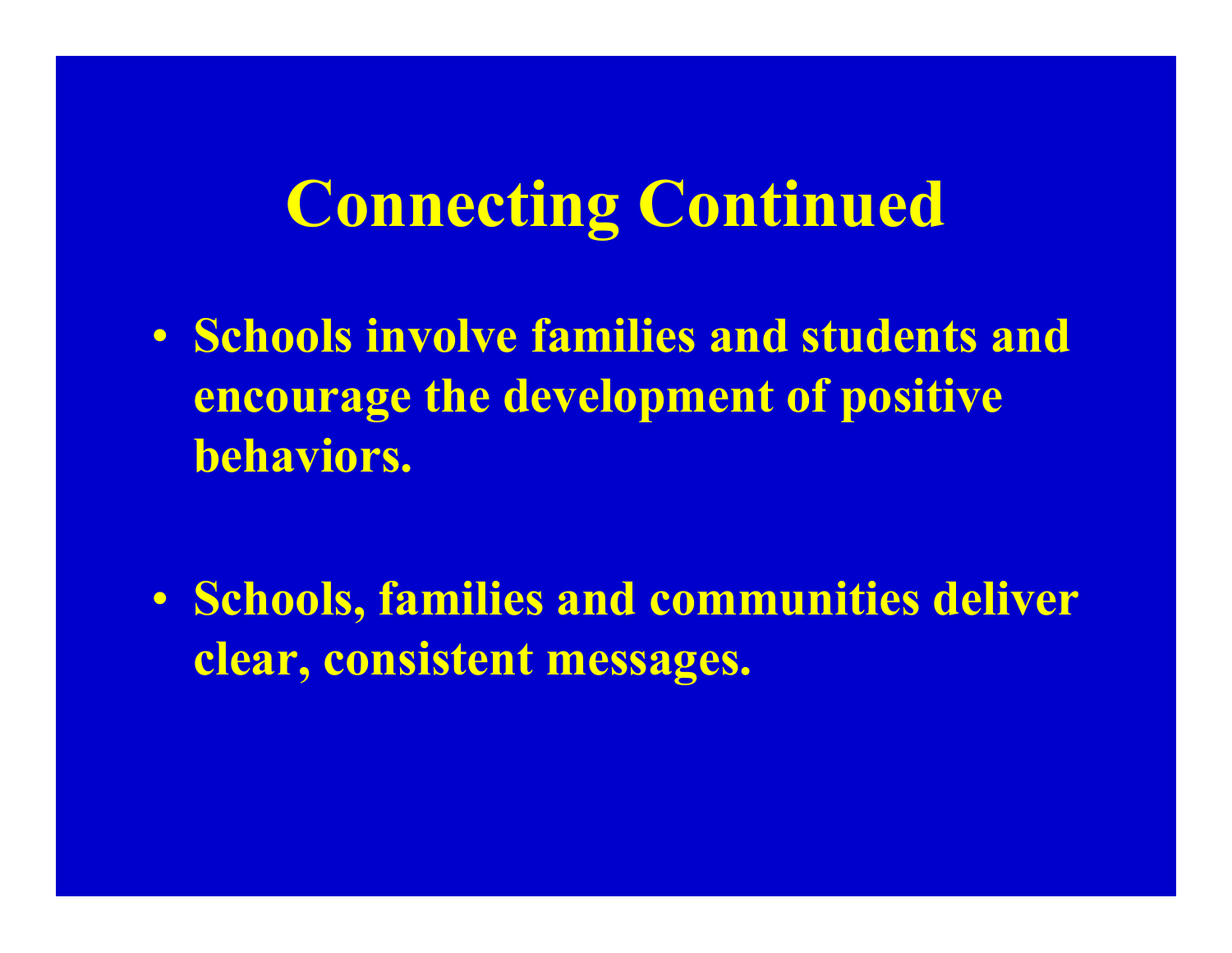## **Elements of a Good Program**

- **S killed leader that students appreciate**
- **Teach students to recognize stress**
- **Develop refusal skills**
- **Provide accurate information about drugs**
- $\bullet$ **Include peer group activities**
- **Use interactive techniques**
- **Involve family and community**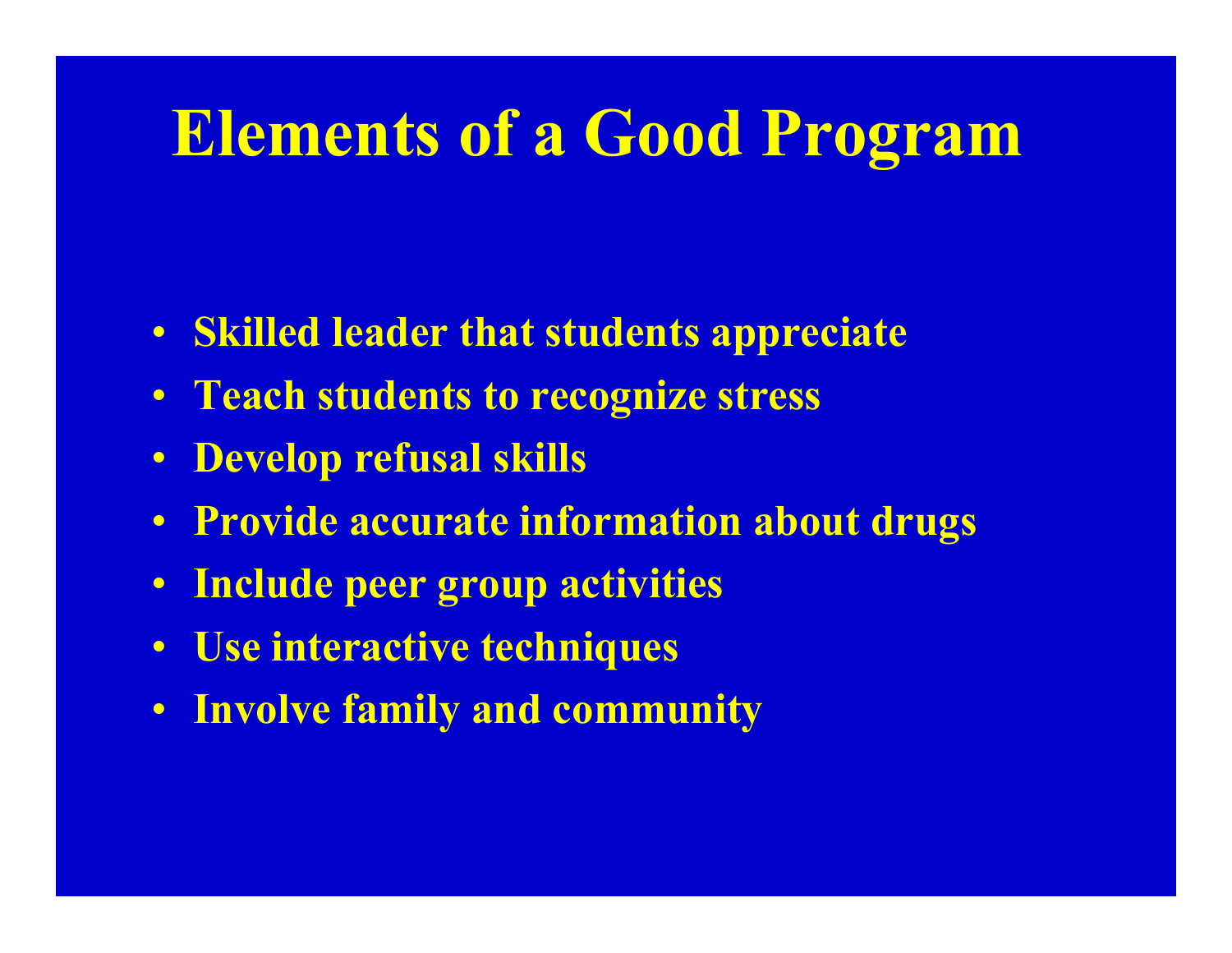#### *"Science Comes to the Hood"*

#### **Blending Research Based Prevention With Community Kids**

**School Based Prevention Phoenix House of New York**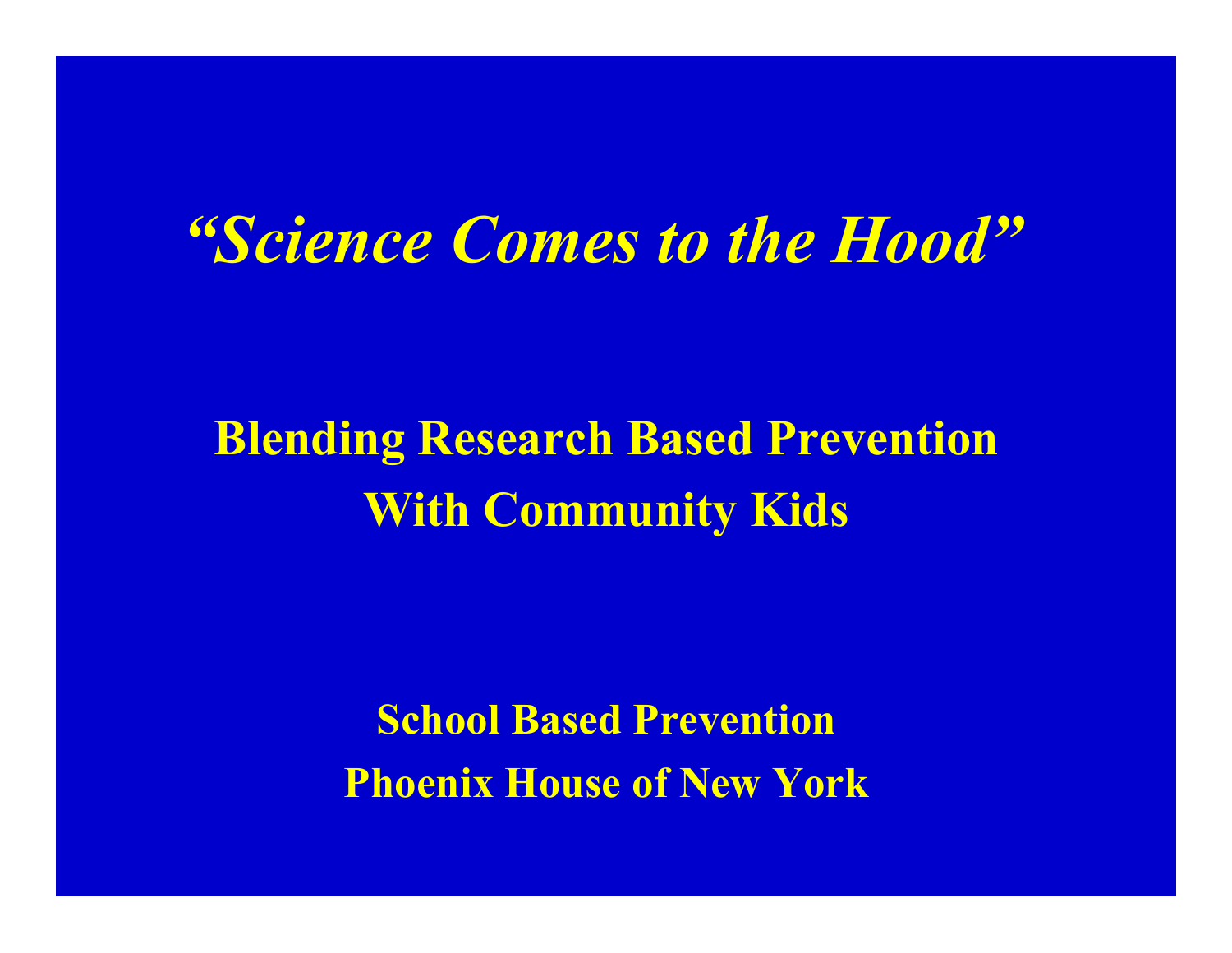#### **Overview of the Beacon Programs**

**T he B eacon S chool Center i s a n afte r -school program s ponsored by l ocal** community based organizations and located in NYC Board of Education **public sch ool buildi ngs. The y are devoted to establi shing safe places for kids, offer programs des ign e d to develop you th, and influence the grow t h of**

**ongoing relationships with caring adults in the community.** 

**We collaborate with the following Beacon School Centers:** 

▶ MS 113 and MS 142 : sponsored by Gloria Wise Boys & Girls Club, **Inc.**

**► MS 45: sponsored by Pius XII Youth & Family Services, Inc.** 

**► MS 54: sponsored by Rheedlen Center for Families and Children, Inc.**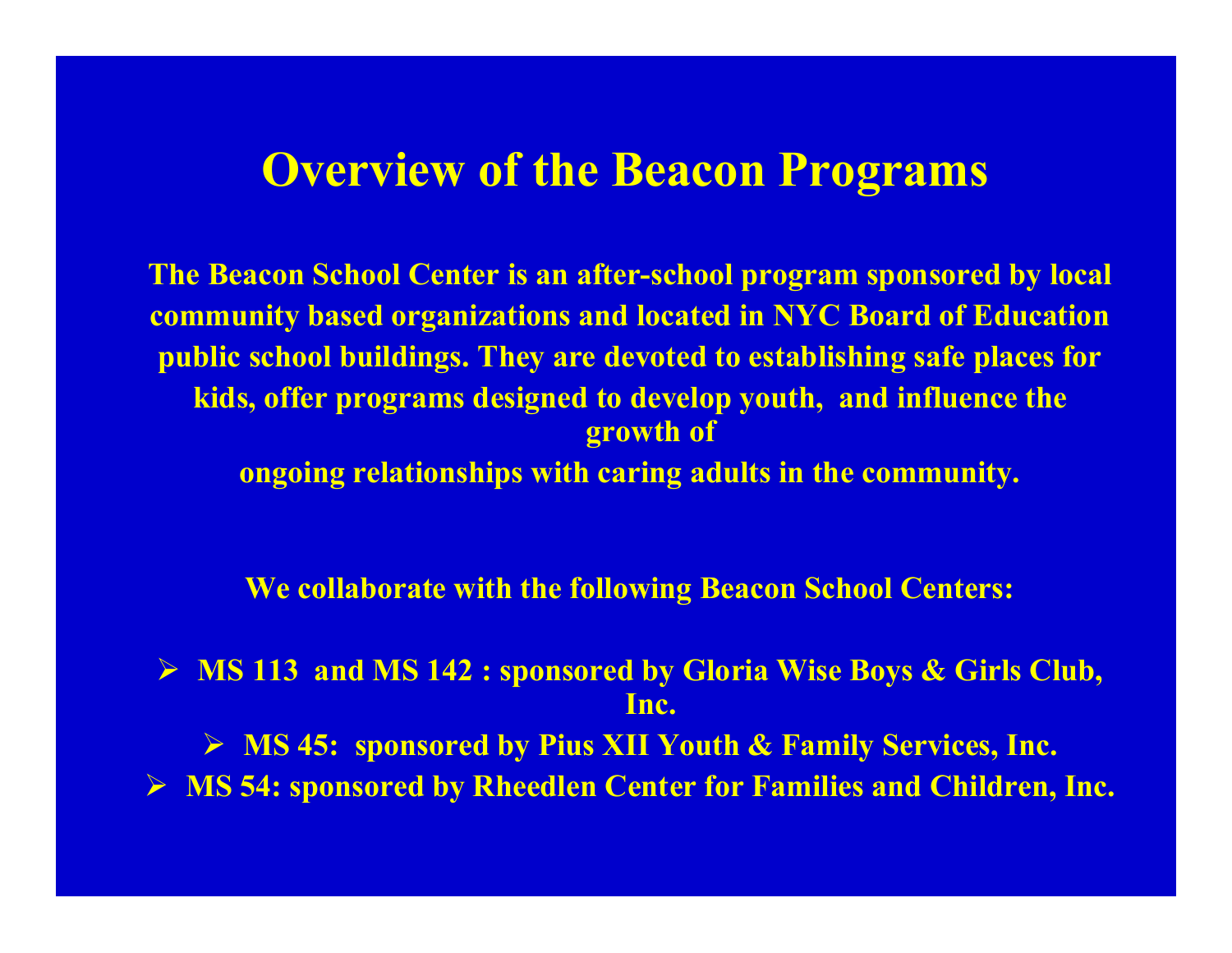#### **Risk and Protective Factors**

#### $\bullet$ **Risk**

- • **Children who reside with low income families.**
- $\bullet$  **Children who are delinquent in school.**
- • **Children who are abusing substances.**
- $\bullet$  **Children who have language barriers and illiteracy.**
- • **Children who do not have access to adequate resources, after school programs, tutoring, mentoring.**
- •**Protective**
- $\bullet$ **Life Skills Trainings**
- •**Educational Workshops**
- •**Seminars**
- •**Youth Power**
- • **After School activities and resources**
- •**Reduced risk factors**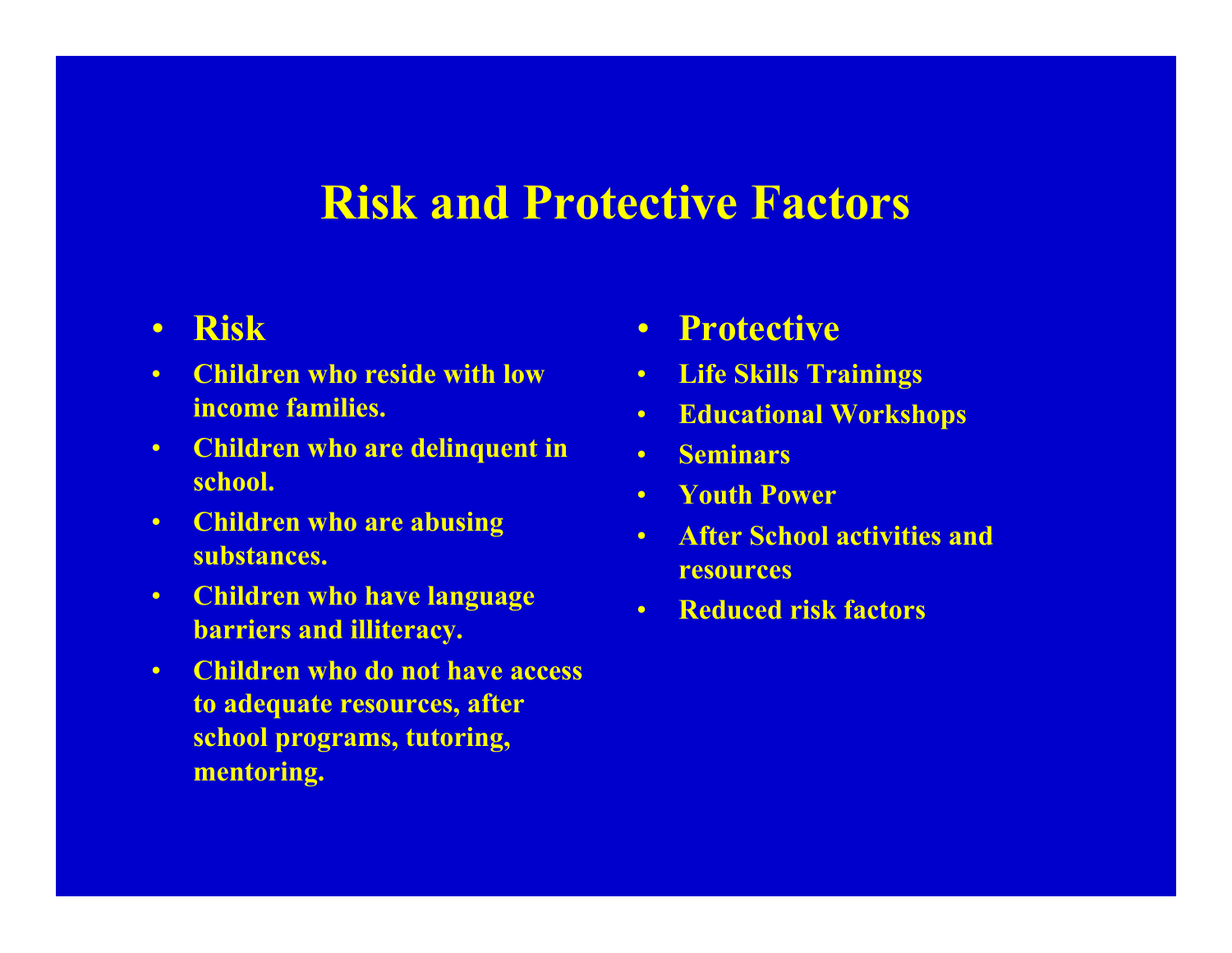#### **Multi-Cultural Issues**

 **Language barriers**  $\triangleright$  Crisis identity **► Differences in cultural norms Resources: tutoring, engagement, verbal skills, multi-cultural staff members**